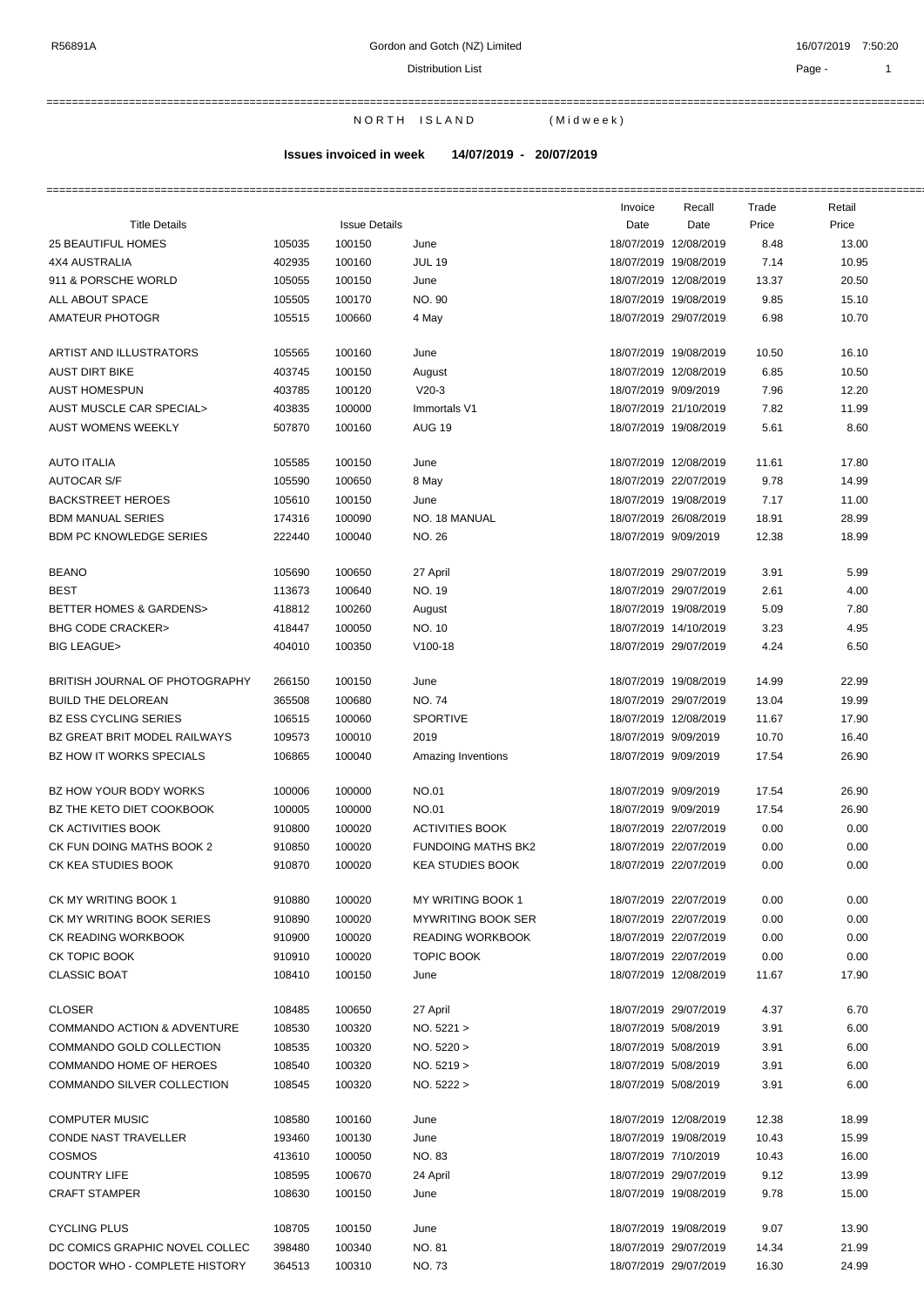===========================================================================================================================================================

N OR TH ISLAND (Midweek)

**Issues invoiced in week 14/07/2019 - 20/07/2019**

|                                  |        |                      |                     | Invoice              | Recall                | Trade | Retail |
|----------------------------------|--------|----------------------|---------------------|----------------------|-----------------------|-------|--------|
| <b>Title Details</b>             |        | <b>Issue Details</b> |                     | Date                 | Date                  | Price | Price  |
| <b>EARTHMOVERS</b>               | 108870 | 100150               | June                |                      | 18/07/2019 12/08/2019 | 8.93  | 13.70  |
| ELLE DECORATION                  | 260121 | 100150               | June                |                      | 18/07/2019 19/08/2019 | 10.43 | 15.99  |
| ELLE UK                          | 260101 | 100150               | June                |                      | 18/07/2019 19/08/2019 | 7.82  | 11.99  |
| <b>ENGLISH WOMANS WEEKLY</b>     | 114520 | 100650               | 2 July              |                      | 18/07/2019 29/07/2019 | 2.93  | 4.50   |
| <b>ENKI</b>                      | 107025 | 100090               | June                |                      | 18/07/2019 19/08/2019 | 7.11  | 10.90  |
| <b>FARMERS WEEKLY</b>            | 109120 | 100650               | 26 April            |                      | 18/07/2019 29/07/2019 | 6.65  | 10.20  |
| <b>FETE</b>                      | 491230 | 100050               | <b>NO.31</b>        |                      | 18/07/2019 14/10/2019 | 9.75  | 14.95  |
| <b>FLYER UK</b>                  | 200852 | 100160               | June                |                      | 18/07/2019 19/08/2019 | 9.12  | 13.99  |
| FTL PEPPA PIG BAG O FUN>         | 198551 | 100160               | NO. 114             |                      | 18/07/2019 19/08/2019 | 9.07  | 13.90  |
| <b>GOLF WORLD INTERNATIONAL</b>  | 109320 | 100160               | June                |                      | 18/07/2019 12/08/2019 | 8.67  | 13.30  |
| GRAZIA                           | 109350 | 100610               | 22 April            |                      | 18/07/2019 29/07/2019 | 5.54  | 8.50   |
| GT (GAY TIMES)                   | 199641 | 100150               | May                 |                      | 18/07/2019 19/08/2019 | 11.15 | 17.10  |
|                                  |        |                      |                     |                      |                       |       |        |
| HEAVY DUTY>                      | 422102 | 100080               | NO. 165             | 18/07/2019 9/09/2019 |                       | 8.45  | 12.95  |
| HI FI PLUS                       | 109475 | 100150               | May                 |                      | 18/07/2019 12/08/2019 | 13.50 | 20.70  |
| <b>HORSE &amp; HOUND</b>         | 109560 | 100670               | 18 April            |                      | 18/07/2019 29/07/2019 | 6.85  | 10.50  |
| <b>INSIDE SOAP</b>               | 260161 | 100630               | 4 May               |                      | 18/07/2019 29/07/2019 | 4.43  | 6.80   |
| <b>INTERNATIONAL EXPRESS</b>     | 109630 | 100670               | 18 July             |                      | 18/07/2019 29/07/2019 | 5.54  | 8.50   |
| <b>JAGUAR WORLD UK</b>           | 109685 | 100160               | May                 |                      | 18/07/2019 19/08/2019 | 8.80  | 13.50  |
| <b>JUNKIES</b>                   | 405125 | 100040               | <b>NO. 17</b>       |                      | 18/07/2019 14/10/2019 | 9.46  | 14.50  |
| LEISURE PAINTER                  | 201910 | 100160               | May                 | 18/07/2019 5/08/2019 |                       | 11.87 | 18.20  |
| LINUX MAGAZINE UK                | 223150 | 100150               | NO. 223             |                      | 18/07/2019 19/08/2019 | 12.38 | 18.99  |
| LIQUORLAND                       | 555777 | 100200               | <b>July 2019</b>    |                      | 18/07/2019 12/08/2019 | 0.00  | 0.00   |
| LONG LIVE VINYL                  | 113923 | 100150               | June                |                      | 18/07/2019 12/08/2019 | 12.39 | 19.00  |
| LOV BIG CROSSWORD>               | 405360 | 100160               | NO. 320             |                      | 18/07/2019 19/08/2019 | 5.84  | 8.95   |
| LOV HANDY ARROWORDS>             | 405390 | 100070               | NO. 91              |                      | 18/07/2019 23/09/2019 | 4.24  | 6.50   |
| LOV HANDY PUZZLES>               | 405410 | 100070               | NO. 104             |                      | 18/07/2019 23/09/2019 | 4.24  | 6.50   |
| LOV VARIETY PUZZLES>             | 405500 | 100070               | NO. 102             |                      | 18/07/2019 23/09/2019 | 4.53  | 6.95   |
| <b>METAL HAMMER</b>              | 109930 | 100160               | June                |                      | 18/07/2019 12/08/2019 | 11.02 | 16.90  |
| MILITARY MODELCRAFT INT          | 109945 | 100150               | May                 |                      | 18/07/2019 19/08/2019 | 8.47  | 12.99  |
| <b>MINI MAGAZINE</b>             | 109955 | 100160               | June                |                      | 18/07/2019 19/08/2019 | 9.20  | 14.10  |
| <b>MODEL BOATS</b>               | 198674 | 100160               | May                 |                      | 18/07/2019 19/08/2019 | 9.72  | 14.90  |
| MODEL ENGINEER                   | 198673 | 100330               | Vol 222-4611        | 18/07/2019 5/08/2019 |                       | 7.17  | 11.00  |
| MODEL ENGINEER WORKSHOP          | 198672 | 100160               | May                 |                      | 18/07/2019 19/08/2019 | 8.47  | 12.99  |
| <b>MOTOR</b>                     | 405645 | 100160               | <b>JUL 19</b>       |                      | 18/07/2019 19/08/2019 | 8.15  | 12.50  |
| <b>MOTORCYCLE SPORTS LEISURE</b> | 226594 | 100160               | NO. 6               |                      | 18/07/2019 19/08/2019 | 8.80  | 13.50  |
| <b>MOUNTAIN BIKING UK</b>        | 110550 | 100160               | May                 |                      | 18/07/2019 19/08/2019 | 10.37 | 15.90  |
| MW NOVELS                        | 110575 | 100390               | NO. 1977            | 18/07/2019 5/08/2019 |                       | 6.39  | 9.80   |
| N W                              | 405660 | 100640               | 22 JUL 19           |                      | 18/07/2019 29/07/2019 | 3.59  | 5.50   |
| NATIONAL BUS REVIEW              | 571800 | 100630               | 19 July             |                      | 19/07/2019 29/07/2019 | 7.14  | 10.95  |
| <b>NEW DAWN</b>                  | 414461 | 100070               | Jul/Aug             |                      | 18/07/2019 9/09/2019  | 5.84  | 8.95   |
| <b>NEW SCIENTIST</b>             | 405665 | 100660               | 13 July             |                      | 18/07/2019 29/07/2019 | 6.20  | 9.50   |
| NZ OUTDOOR HUNTING>              | 581555 | 100070               | Aug/Sep             |                      | 18/07/2019 16/09/2019 | 6.52  | 10.00  |
|                                  |        |                      |                     |                      |                       |       |        |
| ORGANIC GARDENER>                | 466994 | 100090               | NO. 110             | 18/07/2019 2/09/2019 |                       | 5.86  | 8.99   |
| PF POCKET NOVELS                 | 110765 | 100330               | NO. 885             | 18/07/2019 5/08/2019 |                       | 6.39  | 9.80   |
| PICK ME UP                       | 110790 | 100650               | 9 May               |                      | 18/07/2019 29/07/2019 | 3.20  | 4.90   |
| PICTURE HOME GIRLS SPECIAL       | 402915 | 100020               | <b>COLL EDITION</b> |                      | 18/07/2019 16/09/2019 | 9.10  | 13.95  |
| PLANT BASED                      | 114687 | 100140               | May                 |                      | 18/07/2019 19/08/2019 | 9.00  | 13.80  |